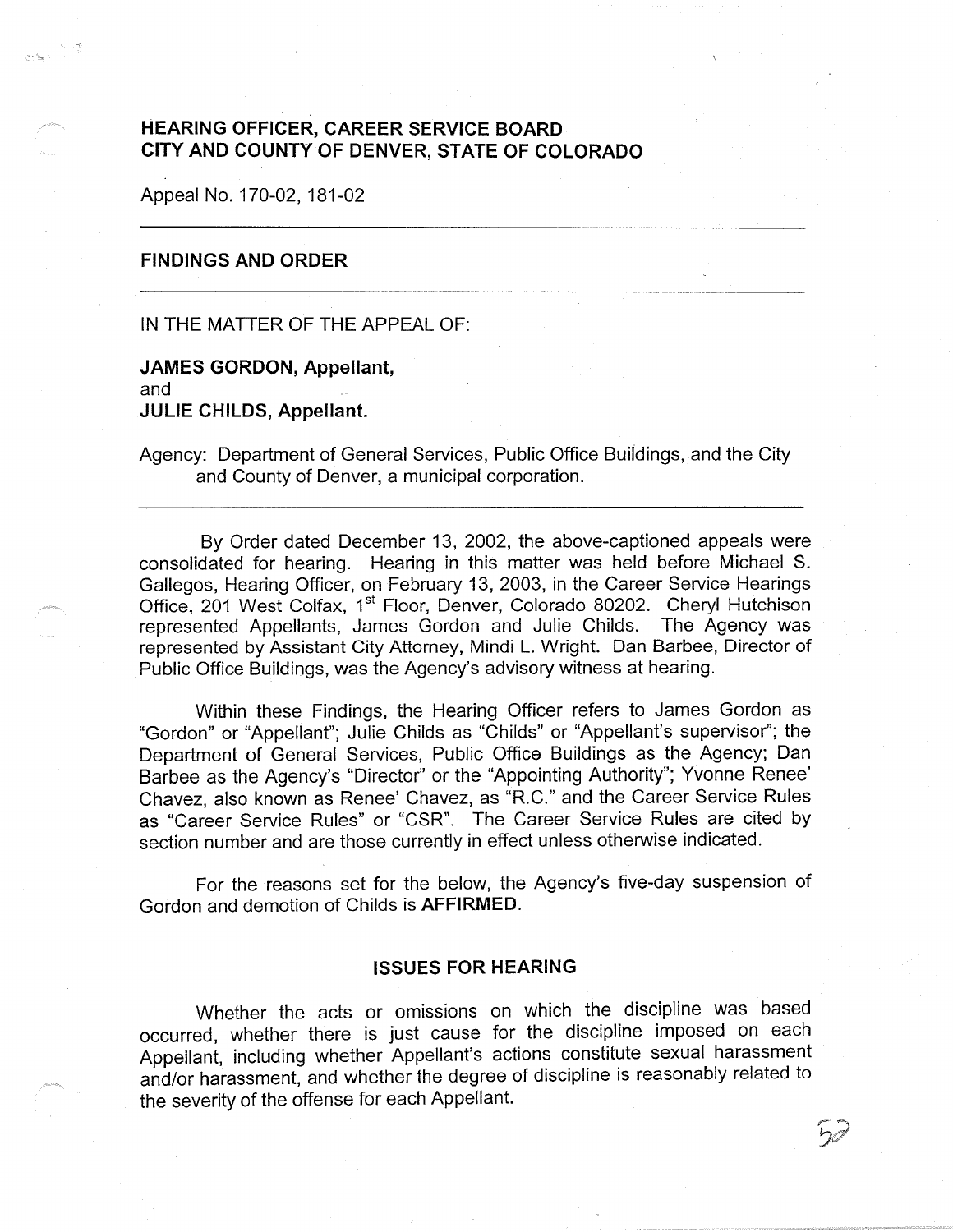## **BURDEN OF PROOF**

The burden of proof is upon the Agency to show, by a preponderance of the evidence, that the acts or omissions on which the discipline was based occurred and that just cause warranted the discipline imposed. Department of Institutions v. Kinchen, 886 P.2d 700 (Colo.). Further, the burden is upon the Agency to show, by a preponderance of the evidence, that the degree of discipline is reasonably related to the severity of the offense for each Appellant.

#### **PRELIMINARY MATTERS**

Appellant's Exhibit A was accepted into evidence without objection. Appellant's Exhibit B was accepted into evidence over the Agency's objection that it is hearsay, duplicates/contradicts Childs' testimony and insufficient indicia of reliability/foundation. The Agency's Exhibits 1 through 18 were accepted into evidence without objection. The parties stipulated that there is no substantiation for the Written Reprimand indicated in Exhibit 3, page 5. Such listing was a typographical error.

## **FINDINGS OF FACT**

Based on the evidence presented at hearing, the Hearing Officer finds the following to be fact:

1. Appellant is a male Custodian employed by the Agency. Upon hire, his first assignment was to the Human Services building for training. Appellant worked in the Human Services building beginning July 2001 and continuing, through his suspension in this matter, into November 2002. Appellant was in training beginning in July 2001, through the end of 2001, into January 2002. He worked the swing shift. That is, Appellant's scheduled work hours were 4:00 p.m. to 12:30 a.m.

2. Childs is a female Custodian employed by the Agency. She was a Custodial Supervisor, assigned to the Human Services building beginning in the Fall of 2001 and continuing through her demotion in this matter. Childs worked the swing shift and was Appellant's supervisor beginning in the Fall of 2001 and continuing through her demotion.

3. R.C. is a female Custodial Supervisor employed by the Agency. When Appellant began work/training at the Human Services building, R.C. was a Custodian assigned to bathrooms at the Humans Services building. When Childs started at the Human Services building, R.C. became a "lead custodian" working the swing shift under Childs' supervision.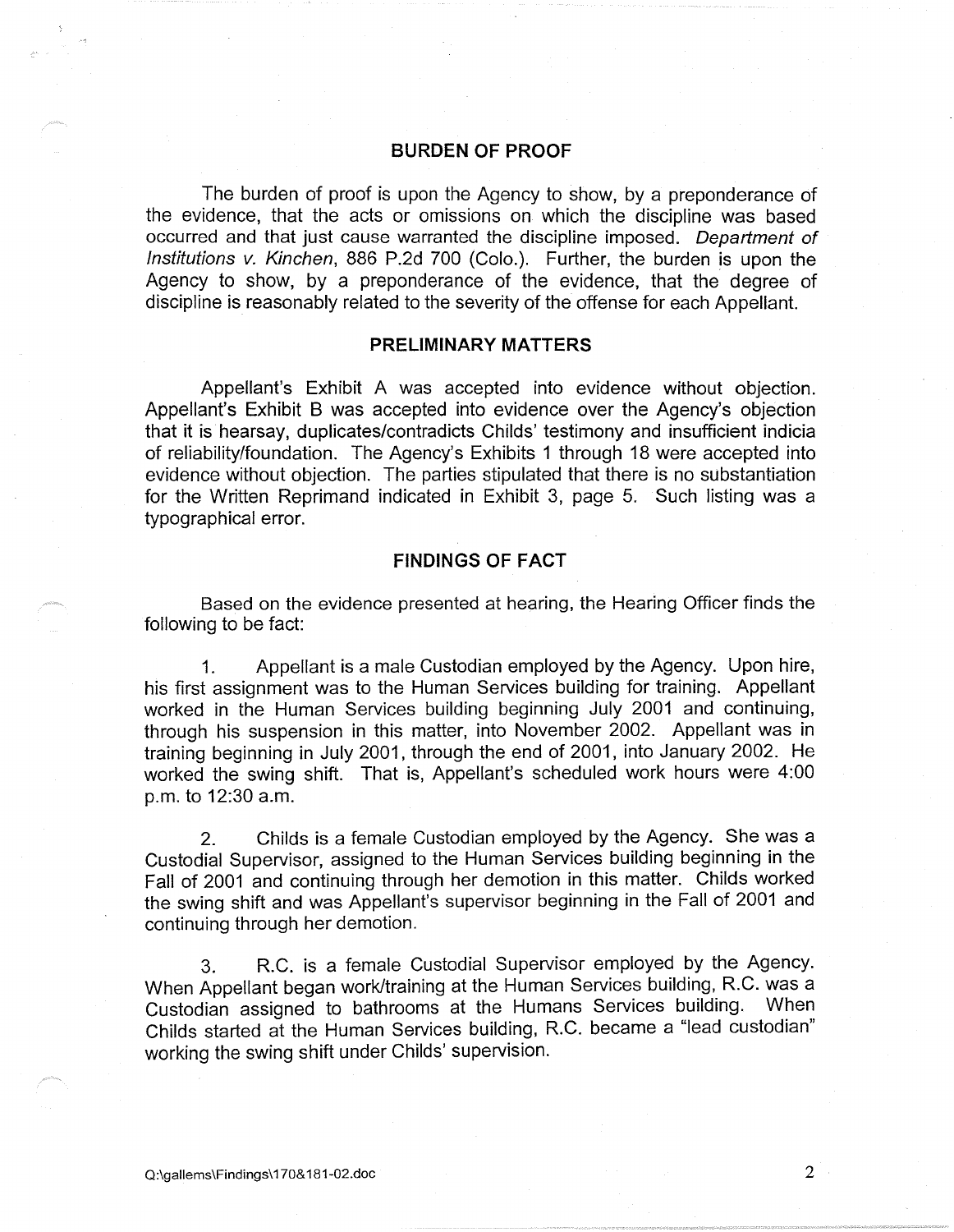4. A lead custodian assists the Custodial Supervisor in checking on other custodians' work, helping other custodians complete their assigned duties and training new custodians.. At work, R.C. carried paper and pencil to take notes regarding duties, assignments, training issues or problems and aboveaverage performance of the custodians she was assigned to help. In order to keep up with her duties, R.C. carried a pager and all the custodians with whom she worked had her pager number. For example, if a custodian working with R.C. needed to call in sick, that employee could page R.C. and she would return the page/call as soon as she got to a telephone.

5. Appellant was assigned to the 1st floor. R.C. was assigned to the 1st and 2nd floors. Among other things, R.C. was assigned to check on Appellant's work and assist him in completing his work, if necessary, during his training. R.C. and Appellant developed a "good working relationship" but R.C. did not view the relationship as that of friends. Rather, she thought of Appellant as an acquaintance. For example, they did not sit together at lunch and never got together outside of work.

6. The act of supervising or training custodians requires that the Custodial Supervisor or lead custodian talk with the custodians under their supervision. In addition to talking about work and training, the custodians and supervisors also talk about other things such as families or sports.

7. During the time that Appellant was in training under R.C., R.C. had recurring marital problems which caused her to be more emotional than usual. She often spoke to her co-workers, including Appellant, regarding her problems with her husband. It was apparent to most of R.C.'s co-workers that she was having emotional difficulties over a period of 2 to 3 months in late 2001 and early 2002.

8. When Childs was transferred to the Human Services building, she became supervisor to a number of custodians including Appellant and R.C. Childs supervised the custodians assigned to the 1<sup>st</sup> and 2nd floors at the Human Services building and the Family Crisis Center, a one-story building near the Human Services building.

9. Childs became R.C.'s mentor regarding R.C. getting a promotion to Custodial Supervisor. Childs advised R.C. regarding applications for promotion, preparation for testing and gave R.C. other "pointers" for getting a promotion to Custodial Supervisor.

10. Approximately 3 months after Appellant and R.C. began working together, Appellant told R.C. that he would like to "get together" with her, perhaps to play pool. He told her that he'd "like to spend time" with her. R.C. understood this to mean that Appellant was interested in "seeing her" or dating her. The first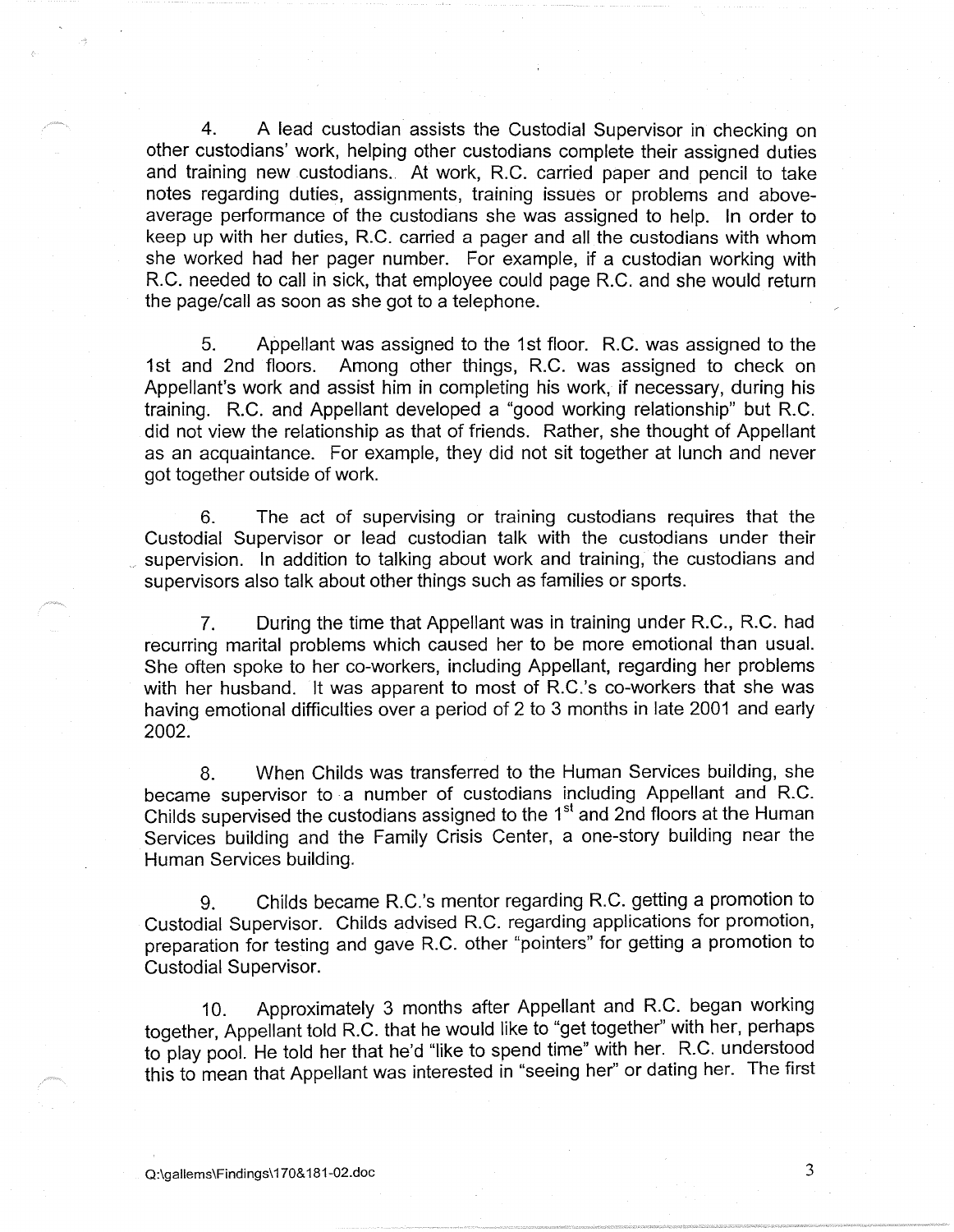2 times he asked, R.C. surprised and didn't know what to say. So she said nothing.

11. The third time Appellant asked her out, R.C. told Appellant that she was not interested. R.C. was not insulted that Appellant asked her out. However, she expected the requests to stop when she said "No".

12. Appellant is married and takes the bus to and from work. On at least two occasions, he paged R.C. using his cell phone on the bus. Appellant told R.C. that he was on his way home and wanted to get together with her. After a couple of Appellant's cell phone requests to get together, R.C. stopped returning Appellant's pages/calls. She was afraid that Appellant might follow her home from work.

13. R.C. was very specific in her refusals of Appellant's invitations. R.C. told Appellant that she was not interested in seeing him because, "You're married, I won't date a co-worker and I'm not interested in Black men."

14. Appellant is African-American or Black.

15. In March 2002, R.C. told her supervisor, Childs, that Appellant had asked her out on a number of occasions and that she told him "no". R.C. was crying and upset when she reported Appellant's actions to Childs. Childs asked R.C. if she wanted her (Childs) to talk to Appellant about it. R.C. said "Yes".

16. In addition to his regular duties as Custodian, Appellant was part of the Special Projects crew. Childs was the supervisor for special projects such as cleaning carpets or walls and stripping and waxing floors. On the days Appellant stayed after regular work hours for special projects, the buses usually stopped running before the end of his special projects shift. Appellant doesn't drive. Therefore, Childs offered and often drove Appellant home after special projects.

17. Appellant and Childs had a good working relationship. They became friends and developed a close personal relationship. On occasion, they had lunch together.

18. One or two days after R.C. reported Appellant's unwanted advances, Childs and Appellant worked late with the Special Projects crew. By the time they completed the project, the buses had stopped running. Childs offered to take Appellant home. On the front steps of the building, as they were leaving work Childs began to address R.C.'s concerns with Appellant. The conversation continued into the car on the way home.

19. Childs advised Appellant that R.C. wanted to file a sexual harassment claim against him and that he had to stop asking R.C. out. Appellant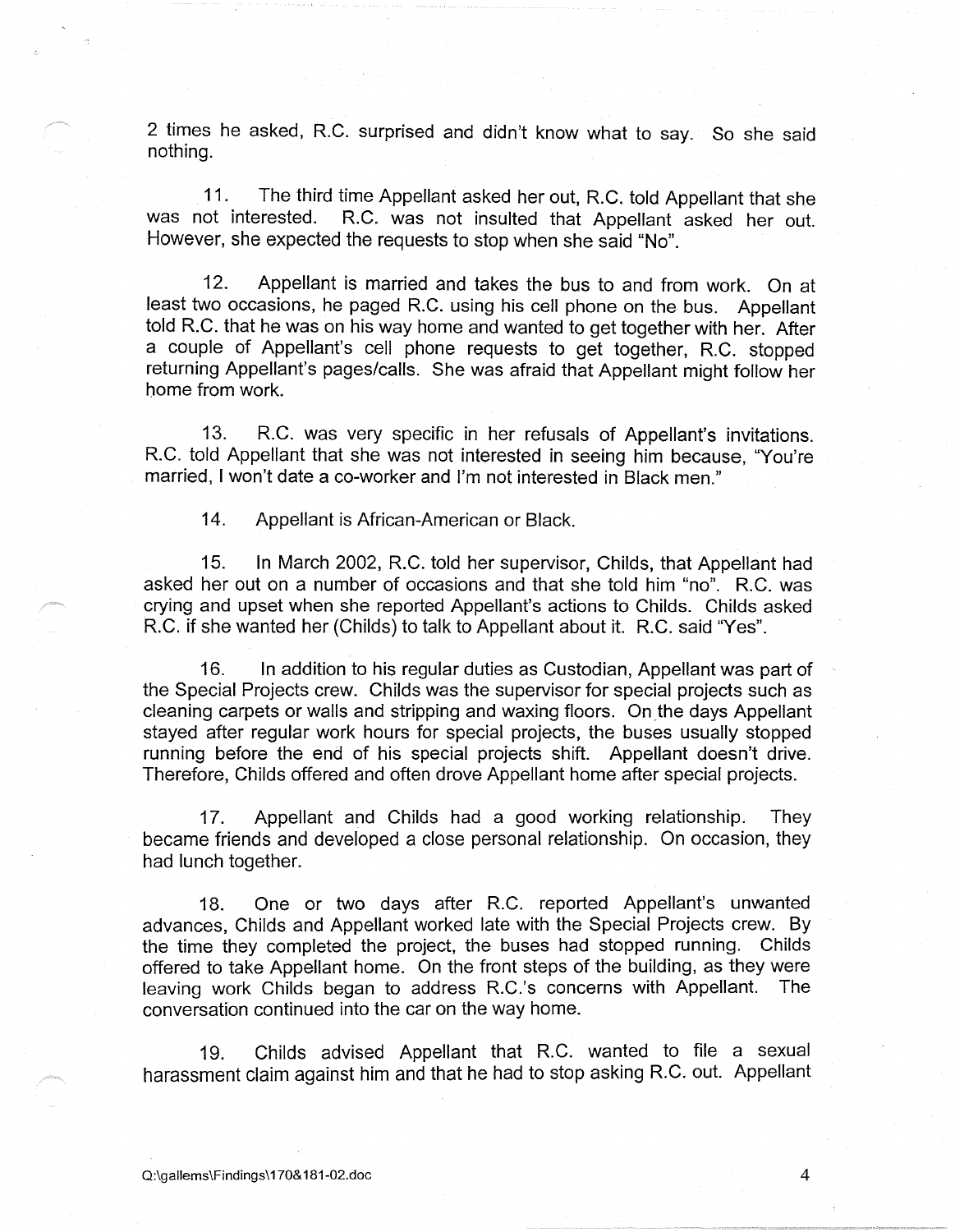did not feel that he had done anything wrong. Childs advised him that he didn't have to do anything wrong for it to be considered sexual harassment.

20. Sexual harassment is "unwelcome sexual advances, requests for sexual favors and other verbal or physical conduct of a sexual nature" where "such conduct has the purpose or effect of unreasonably interfering with an individual's work performance or creating an intimidating, hostile, or offensive working environment." (Sexual Harassment Policy, General Services Department, Definition 1.c).)

22. After Appellant's discussion with Childs, Appellant expressed his anger to R.C. and wanted to know, "Why didn't you tell me". After that, Appellant chose not to speak to R.C. at all. However, whenever R.C. was in the same room or area as Appellant, Appellant made sounds like "Shh, shh, shh". He often said to co-workers, "Be quiet, there's the snitch" or simply utter the word "snitch" under his breath as he walked past R.C. Whenever R.C. entered a room or area where Appellant was talking to a co-worker, Appellant would immediately stop talking or lower his voice. R.C. often heard the word "informant" emphasized by Appellant.

23. When Appellant used the words "snitch" or "informant" he was referring to the fact that R.C. had reported his requests (to see her outside of work) to their supervisor, Childs.

24. Appellant's comments and the way they were presented to her · made R.C. feel uneasy. R.C. felt somewhat intimidated by the fact that Appellant would not talk to her but he would make noises or call her "snitch" under his breath. She felt that Appellant's comments to co-workers undermined her authority as a lead custodian. R.C. felt harassed by the noises Appellant made when she was around and the names he called her under his breath or to coworkers.

25. Harassment is defined as "[t]hreatening, fighting with, intimidating, or abusing employees or officers of the City and County of Denver for any reason, including but not limited to: intimidation or retaliation ... ". CSR 16-50 A (8). "The City maintains a strict policy prohibiting discrimination, sexual harassment and harassment because of race, national origin, sexual orientation, physical or mental disability, age, gender. .. or any other basis protected by federal, state or local law regulation." CSR 15-101.

26. R.C. again went to Childs and reported the name-calling and noises Appellant made within earshot of R.C. Childs told R.C. to document the noises or comments and advised R.C. that filing a complaint against Appellant could "cause trouble" for R.C.'s promotion. Childs did not take a statement from R.C. or advise R.C. to file a harassment complaint and Childs did not report R.C.'s allegation of harassment to anyone.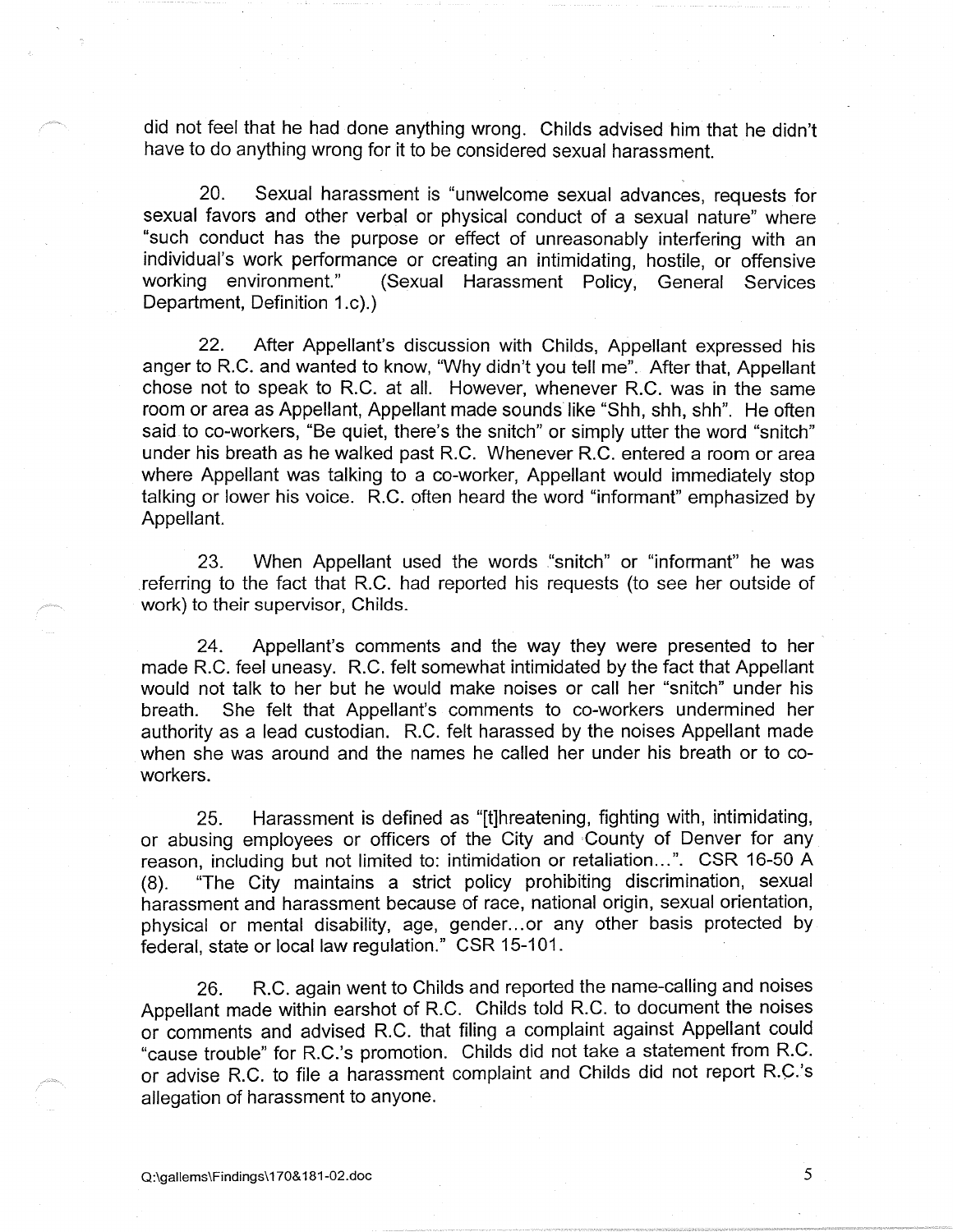27. R.C. wanted a promotion to Custodial Supervisor and didn't want to trouble for Childs or Appellant. She did, however, ask Custodial cause trouble for Childs or Appellant. Supervisor Mike Brewer if reporting harassment could affect her chances for a promotion.

28. On one occasion, Childs and R.C. were in the hallway together when Appellant walked by, said the word "snitch" in Appellant's direction, laughed and walked past both Childs and R.C. Childs advised R.C. that she couldn't be sure that Appellant was talking about R.C. and, if he was, he was just teasing R.C. Childs told R.C., "You know how men are".

29. It is Childs' opinion that whenever you get men and women together they talk about sex.

30. R.C. then went to Childs' supervisor, Sharon Romero (Romero) regarding Appellant's comments and noises. Romero referred R.C. back to her supervisor, Childs. On March 6, 2002, Romero transferred Appellant from the 1<sup>st</sup> floor to the  $4<sup>th</sup>$  floor. At that time, Mike Brewer (Brewer) became Appellant's supervisor.

31. From March 6, 2002 forward R.C. went to the  $4<sup>th</sup>$  floor only upon request. She tried to avoid Appellant at all times.

32. Jeff Reyes (Reyes) is a Custodial Supervisor for the day shift, from 7:00 a.m. to 3:30 p.m., at the Human Services building. On April 8, 2002, Reyes worked late. At about 7:15 p.m., R.C. verbally reported Appellant's harassing requests, comments and noises to Reyes. She had no documentation regarding her allegations. However, R.C. was teary-eyed and upset as she reported Appellant's actions over the prior few months and Reyes found her behavior to be consistent with that of a victim. Reyes immediately tried to reach his supervisor, Romero, by phone. When he could not get a hold of Romero, Reyes discussed the situation with another Custodial Supervisor, Brewer. Reyes then sent R.C. home before the end of her shift.

33. The next day Reyes, reached Romero with the information of R.C.'s allegations. Romero met with R.C., to take R.C.'s statement, and with Assistant Director James Williamson (Williamson) about R.C.'s allegations.

34. Williamson immediately requested an investigation of R.C.'s allegations. R.C. was transferred out of the Human Services building and Appellant was placed on investigatory leave.

35. Investigation of R.C.'s allegations was assigned to Regina Garcia (Garcia), a Human Resources Analyst Specialist for the Agency. Garcia's investigation took place in April and May 2002. Garcia first interviewed R.C. and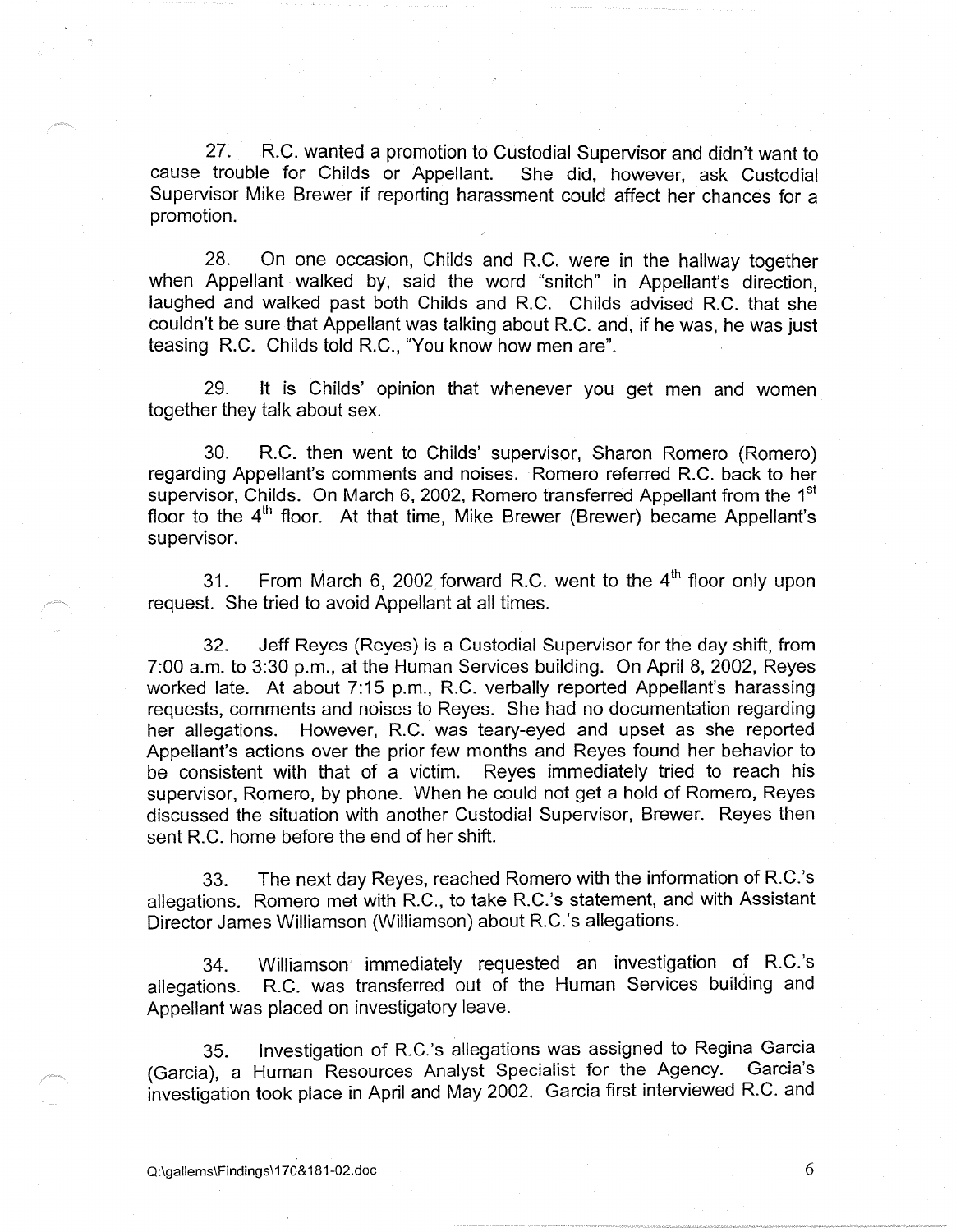Child's supervisor, Romero. Romero told Garcia that she reassigned Appellant to the 4<sup>th</sup> floor because she felt that Appellant and Childs were too close for a supervisor/subordinate relationship. Garcia later interviewed Appellant, Childs, Supervisors Reyes and Brewer and R.C.'s co-worker Lee Nuanez.

36. Appellant told Garcia that he asked R.C. out 3 times but was not attracted to her. Appellant told Garcia, that he later rejected R.C. and that's why she filed a sexual harassment claim against him.

37. Based on her investigation, Garcia concluded that Appellant asked R.C. out 3 times, R.C. asked Childs to intervene and Childs spoke to Appellant about the matter as a friend rather than supervisor to subordinate. Further Garcia concluded that R.C. shared her concerns with co-worker Lee Nunez, that Appellant and Childs had "a close personal relationship" and that the Agency should proceed with discipline in the matter. Garcia wrote a report of her investigation and conclusions and forwarded the report to Williamson in September 2002.

38. The Agency has a "zero tolerance" policy regarding sexual harassment. Every employee is required to take sexual harassment prevention training. Appellant did not receive sexual harassment prevention training prior to imposition of discipline in this matter. Since his suspension Appellant has received Sexual Harassment Prevention Training. Childs received sexual harassment prevention training, on May 27, 1998, before she was assigned as Custodial Supervisor at the Human Services building.

39. Brewer kept a detailed log of the work activities of the custodians he supervised. He kept a log on Appellant from February 22, 2002 (prior to the time Appellant was assigned to Brewer's supervision) through October 24, 2002.

40. The Agency has a policy against cell phone use by custodians during working hours. On April 4, 2002, Appellant received a Verbal Reprimand for being on his cell phone during working hours on March 15, 2002 and on April 4, 2002. Appellant believed that R.C. "turned him in" for being on his cell phone.

41. On April 29, 2002, Brewer could not find Appellant in his assigned area after Appellant punched-in from his lunch break. Brewer noted the absence in his log. Later Appellant told Brewer that he was with Childs and produced a note from Childs. Childs said they were having a late lunch together in a 4<sup>th</sup> floor conference room. Appellant did not request or get Brewer's permission to take a late lunch or an extended lunch break. On May 1, 2002, Appellant received a Verbal Reprimand for "Tardiness" on April 29, 2002 and refused to sign the documentation of the Verbal Reprimand.

42. On June 25, 2002 and on July 5, 2002, Appellant failed to wear his Agency uniform. On July 5, 2002, when Brewer questioned Appellant regarding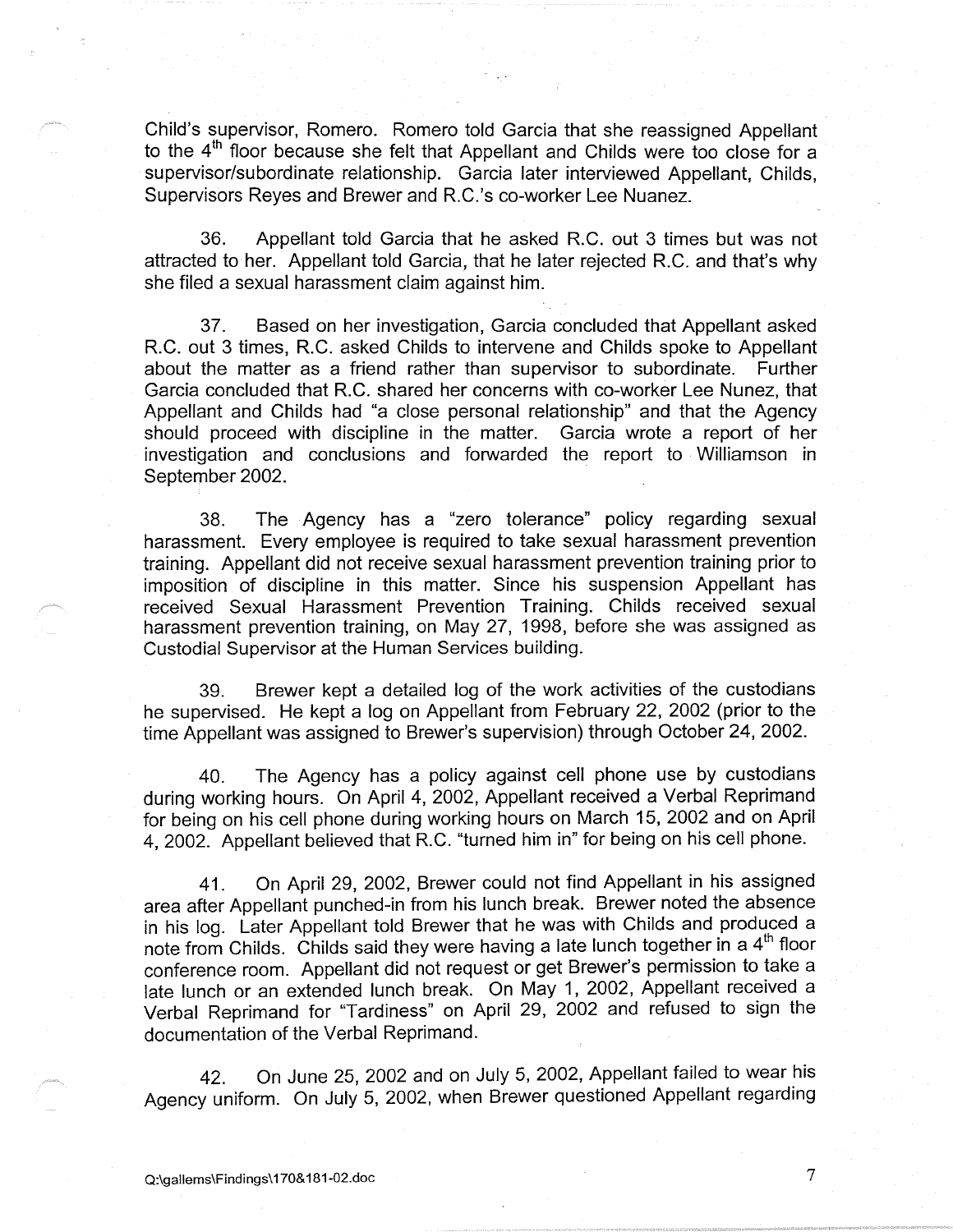his uniform, Appellant became angry and started yelling at Brewer. Then Appellant abruptly turned and walked away from Brewer.

43. The Agency has a strict policy regarding "clocking-in" on time. That is, an employee may clock-in up to 7 minutes early but no earlier because, if an employee clocks-in earlier that 7 minutes before start-time, the Agency owes the employee for overtime. On June 27, 2002 Appellant clocked in earlier than 7 minutes before start-time. When Brewer questioned Appellant about it, he said it was because he wanted to start work early. Then Appellant abruptly turned and walked away from Brewer.

44. Appellant was regularly late for work. If an employee clocks-in more than 7 minutes late, the employee can be docked for ½ an hour's pay. On July 31, 2002, Appellant reported to work ½ hour late. Because he did not call ahead to notify his supervisor, Appellant was docked for unauthorized leave.

45. Romero was out on medical leave for 60 days, June to August 2002. During that time Childs was the swing-shift Supervisor for the entire Custodial Staff of the Human Services building. During that time no complaints were filed against Childs.

46. At his pre-disciplinary meeting, Appellant denied "bothering" R.C. Appellant stated that he thought the conversations with R.C. were "consensual".

47. At her pre-disciplinary meeting, Childs presented a hand written statement indicating that, in November 2002, R.C. asked Childs what she would say about R.C. dating Appellant, that Childs told R.C. "You are asking the wrong person, you need to ask his wife" and that R.C. got "mad" at Appellant because he said something in front of a co-worker. Childs believes that "this is when it all started". Childs felt that R.C. "had issues" unrelated to her allegations of sexual harassment. Childs stated that R.C. convinced her (Childs) not to report the allegations of sexual harassment.

48. At hearing, Assistant Director Williamson credibly testified that 60 to 75% of the reason for considering suspension of Appellant, rather than a verbal or written reprimand, was the nature and severity of the harassment perpetrated by Appellant. More specifically, Williamson considered that Appellant continued to ask R.C. out after she clearly told him "No"; then Appellant harassed R.C. in retaliation for reporting the sexual harassment. Although dismissal was within the range of discipline provided by Career Service Rules, Williamson did not recommend dismissal because Appellant had not received Sexual Harassment Prevention Training and because his supervisor, Childs, did not handle the complaints appropriately. Therefore, Assistant Director Williamson recommended that Appellant be suspended for 2 or 3 weeks.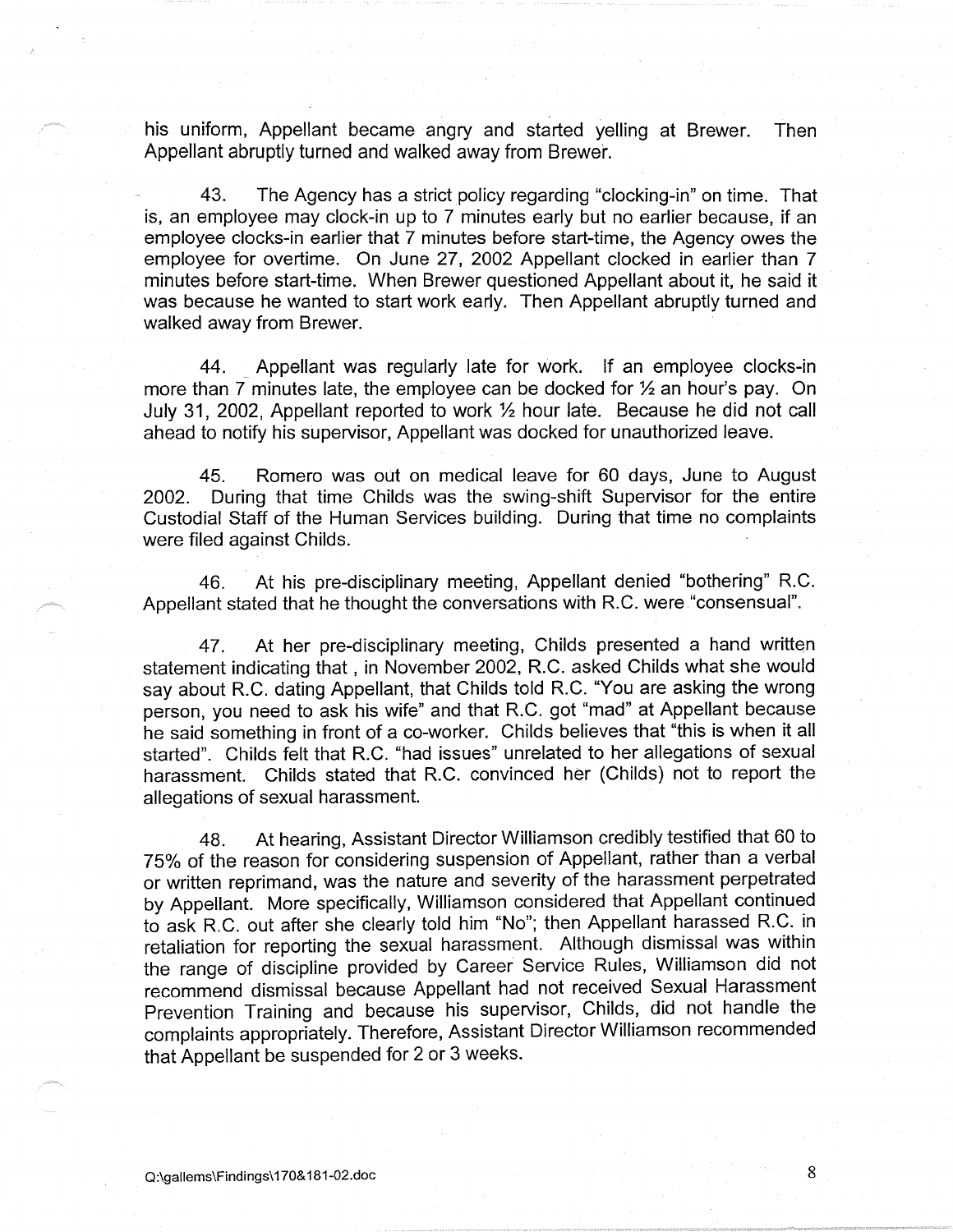48. After Garcia's investigation and a pre-disciplinary meeting, the Director concluded that the alleged acts or omissions, set forth in a predisciplinary letter to Appellant, did occur. In determining what, if any, discipline should be imposed upon Appellant, the Director considered Appellant's past disciplinary history including a March 28, 2002 verbal reprimand for tardiness, an April 4, 2002 verbal reprimand for violation of a Supervisor's orders, and a May 1, 2002 verbal reprimand for tardiness. The Director considered the nature and severity of the harassment perpetrated by Appellant. The Director also considered that Appellant had not received Sexual Harassment Prevention Training and that Appellant's supervisor, Childs, did not send Appellant to Sexual Harassment Prevention Training or provide consequences to Appellant for his actions. Although dismissal was within the range of discipline provided by Career Service Rules, the Director concluded that a one week suspension was reasonable and sufficient to correct Appellant's inappropriate behavior and performance.

49. After Garcia's investigation and a pre-disciplinary meeting in this matter, the Director concluded that the alleged acts or omissions, set forth in a pre-disciplinary letter to Childs, did occur. In determining what, if any, discipline should be imposed upon Appellant's supervisor, the Director considered Childs' past disciplinary history including a prior incident of threatening/intimidation and one in which an employee was severely injured by cleaning chemicals that were improperly mixed. The Director considered that, as a Custodial Supervisor, Childs had an obligation to keep employees under her supervision safe from harassment by one another, to insure that required Sexual Harassment Prevention classes were taken and that personal relationships did not interfere with the performance of job duties or discipline. The Director concluded that Childs had been an excellent employee in many ways other than as a supervisor. Therefore, he did not consider dismissal. The Director chose instead to demote Childs for her failure to act as a supervisor should.

50. At hearing, Appellant and Childs appeared to have a close personal relationship, more than that of acquaintances. Their testimony was not always consistent each other or with prior statements made during Garcia's investigation or the pre-disciplinary meetings. Neither Appellant's nor Childs' testimony at hearing was credible.

#### **DISCUSSION**

**1. Authority of the Hearing Officer:** The City Charter and Career Service Rules require the Hearing Officer to determine the facts, by de novo hearing, in "[a]ny action of an appointing authority resulting in dismissal, suspension, involuntary demotion...which results in alleged violation of the Career Service Charter Provisions or Ordinance relating to the Career Service, or the Personnel Rules." (City Charter C5.25 (4) and CSR 19-10 b).) That is, the Hearing Officer must make independent findings of fact, credibility assessments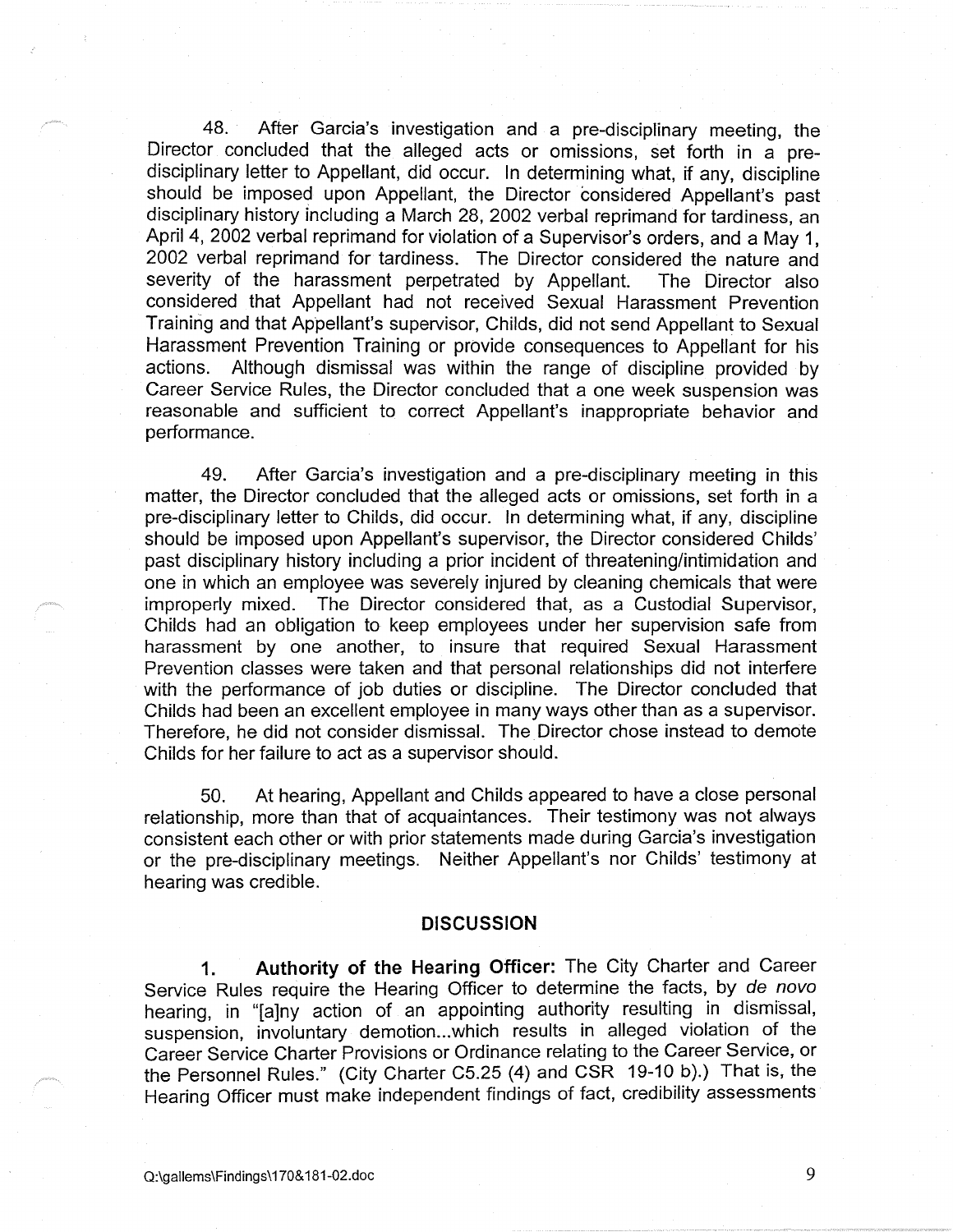and resolve factual disputes. As the finder-of-fact, the Hearing Officer may determine credibility of witnesses and the weight to be given their testimony. (See Turner v. Rossmiller, 35 Co. App. 329, 532 P.2d751 (Colo. App.1975) and Charnes *v.* Lobato, 743 P.2d 27 (Colo. 1987).) The finder-of-fact may believe all, part or none of a witness's testimony, even if uncontroverted. (In re Marriage of Bowles, 916 P.2d 615,617 (Colo. App. 1995).)

**2. Sexual harassment** is defined as "unwelcome sexual advances, requests for sexual favors and other verbal or physical conduct of a sexual nature" where "such conduct has the purpose or effect of unreasonably interfering with an individual's work performance or creating an intimidating, hostile, or offensive working environment." (Sexual Harassment Policy, General Services Department, Definition 1.c).) In this case, R.C. reported to her supervisor that Appellant's requests to see her outside of work were unwelcome. R.C. was crying and upset when she reported Appellant's repeated requests. Appellant's actions interfered with R.C.'s work performance in that she was often upset; she began to avoid the floor where Appellant worked and tried to avoid Appellant wherever he might be. However, because she was a lead custodian and she worked in the same building, on the same shift, R.C. could not completely avoid Appellant. Appellant's comments and the noises he made in R.C.'s direction made her feel uneasy, intimidated and that her authority had been undermined by Appellant. (See Findings of Fact, paragraphs 10, 15, 24, 30, 31 and 32.) The Hearing Officer concludes that Appellant's actions created an intimidating and offensive working environment and constituted sexual harassment.

**3. Harassment:** Career Service Rules define harassment as "[t]hreatening, fighting with, intimidating, or abusing employees or officers of the City and County of Denver for any reason, including but not limited to: intimidation or retaliation...". CSR 16-50 A (8). "The City maintains a strict policy prohibiting discrimination, sexual harassment and harassment because of race, national origin, sexual orientation, physical or mental disability, age, gender. .. or any other basis protected by federal, state or local law regulation." CSR 15-101. In this case, not only were Appellant's actions threatening and intimidating to R.C. but, Appellant's comments and the noises he made in R.C.'s presence were clearly in retaliation for R.C.'s reporting of his sexual advances. (See above paragraph 1 and Findings of Fact, paragraphs 22, 23, 24.) Therefore, the Hearing Officer concludes that Appellant's comments about R.C. and the noises he made in her presence, after she reported his unwanted advances, were retaliatory in nature and constitute harassment.

Childs' responses were also threatening and intimidating. R.C. went to Childs twice, first about Appellant's unwelcome sexual advances and, second, about the comments and noises Appellant made whenever R.C. was present.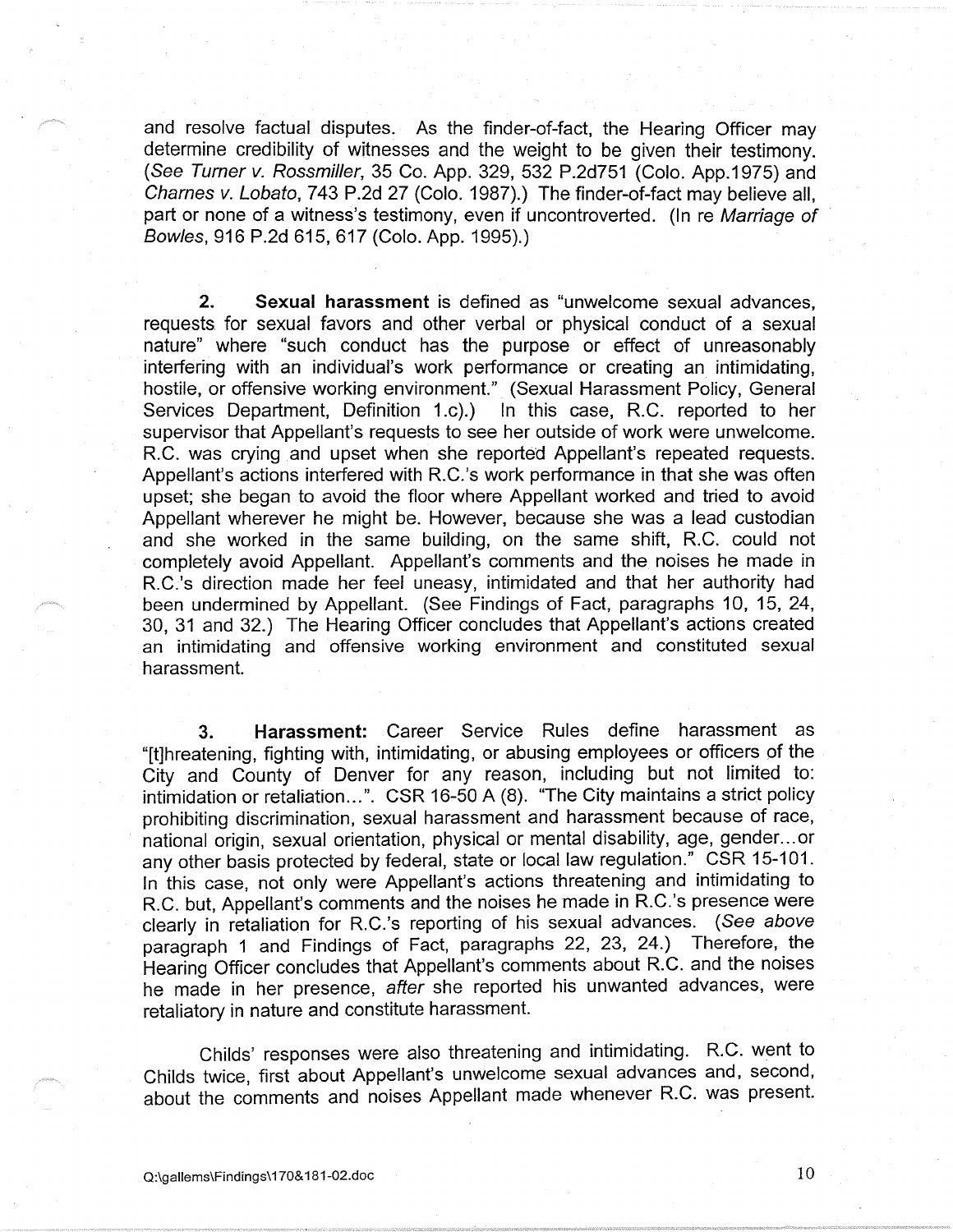Childs did nothing more than speak with Appellant informally, as a friend. ( See Findings of Fact, paragraphs 15, 18, 19 and 26.) Childs allowed Appellant to harass R.C. by failing to provide consequences for his actions. The Hearing Officer concludes that Childs' failure to act was threatening, intimidating and abusive of R.C. Additionally, Childs encouraged Appellant's retaliatory activity by allowing him to make harassing comments and/or noises in her presence. Therefore, the Hearing Officer concludes that Childs' actions and omissions constitute harassment and contributed to an intimidating and offensive work environment.

**4. Degree of Discipline:** "The purpose of discipline is to correct inappropriate behavior or performance. The type and severity of discipline depends on the gravity of the infraction. The degree of discipline shall be reasonably related to the seriousness of the offense and take into consideration the employee's past record." (CSR 16-10)

**a.** Appellant was suspended for one week for 1) refusing to comply with the orders of an authorized supervisor, 2) threatening, intimidating or abusing another employee, 3) harassment of an employee, 4) unauthorized absence from work, (See CSR 16-50 (7) (8) (10) and (13).), 5) sexual harassment and 6) retaliation against an employee for reporting unlawful harassment. (See CSR 15-101, 15-105 and 15-106.) The evidence presented at hearing supports the conclusion that Appellant refused to comply with the orders of an authorized supervisor, on June 25, 2002 and July 5, 2002, when he was not wearing the required uniform for work, that he abused and harassed another employee, R.C., and that when he clocked-in late or returned late from his lunch break, without his supervisor's permission, such absences were unauthorized absences from work.

Based on the Agency's investigation and the pre-disciplinary meeting, the Director concluded that Appellant committed the alleged violations. Although dismissal was within the range of discipline provided by Career Service Rules for harassment, unauthorized absences or refusal to comply with a supervisor's order, the Director did not dismiss Appellant because Appellant had not received Sexual Harassment Prevention Training and because his supervisor, Childs, did not send Appellant to Sexual Harassment Prevention Training or provide consequences to Appellant for his actions. The Director considered Appellant's disciplinary history and the nature and severity of the violations in this matter and concluded that a one week suspension was sufficient to correct Appellant's inappropriate behavior and performance. The Hearing Officer concludes that the Director acted reasonably and within the range of discipline provided by Career Service Rules.

**b.** Childs was demoted for 1) Gross negligence or willful neglect of duty, 2) threatening, fighting with, intimidating, or abusing employees and 3)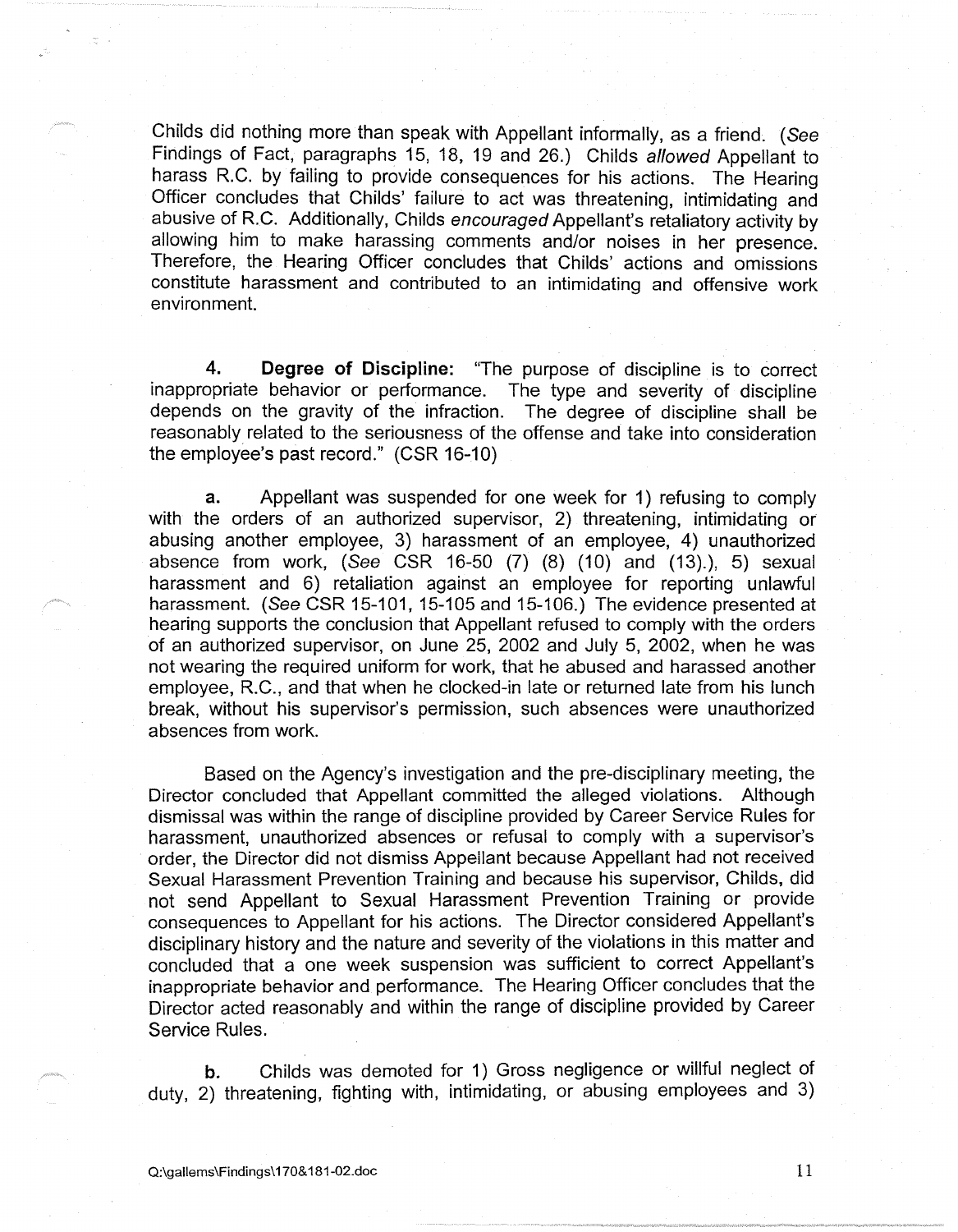retaliation, (See CSR 16-50 A (1) and (8), CSR 15-106.), 4) failure to meet established standards of performance, 5) failure to maintain satisfactory working relationships and 6) carelessness in performance of duties and responsibilities. (See CSR 16-51 A (2), (4) and 6.) Discipline was imposed for gross negligence based on Childs' failure to report or initiate an investigation of sexual harassment and other harassing activity and her failure to initiate behavior modification or disciplinary proceedings at the immediate supervisor level. Discipline was imposed for threatening, intimidating or abusing employees because, as a supervisor, Childs had an obligation to watch for and take action to prevent any and all abuse of the employees under her supervision. Instead, she failed to act.

The evidence presented at hearing supports a finding that Childs failed to act swiftly as required by Agency policy and that she failed to act correctly in that she spoke to Appellant as a friend rather than as a supervisor. Childs was careless in that she allowed her personal relationship with Appellant to get in the way of the performance of her duties and responsibilities. Together Appellant and Childs created an intimidating, hostile and offensive work environment.

Based upon Garcia's investigation and the pre-disciplinary meeting, the Director concluded that Childs committed the acts and omissions alleged. In determining level of discipline, he considered Childs' past disciplinary history. The Director considered that, as a Custodial Supervisor, Childs had an obligation to keep employees under her supervision safe from harassment by one another, to insure that required Sexual Harassment Prevention classes were taken and that personal relationships did not interfere with the performance of job duties or discipline. The Director concluded that Childs had been an excellent employee in many ways other than as a supervisor. Therefore, he did not consider dismissal. The Director chose instead to demote Childs for her failure to act as a supervisor should. The Hearing Officer concludes that the Director acted reasonably and within the range of discipline provided by Career Service Rules.

#### **CONCLUSIONS OF LAW**

1. The Hearing Officer has authority to make and issue written conclusions, Findings and Order in this matter. CSR 19-27

2. The Agency has met its burden to show the acts or omissions upon which discipline was imposed occurred, there was just cause for the discipline imposed on each Appellant and that the level of discipline imposed is reasonably related to the severity of the offense for each Appellant.